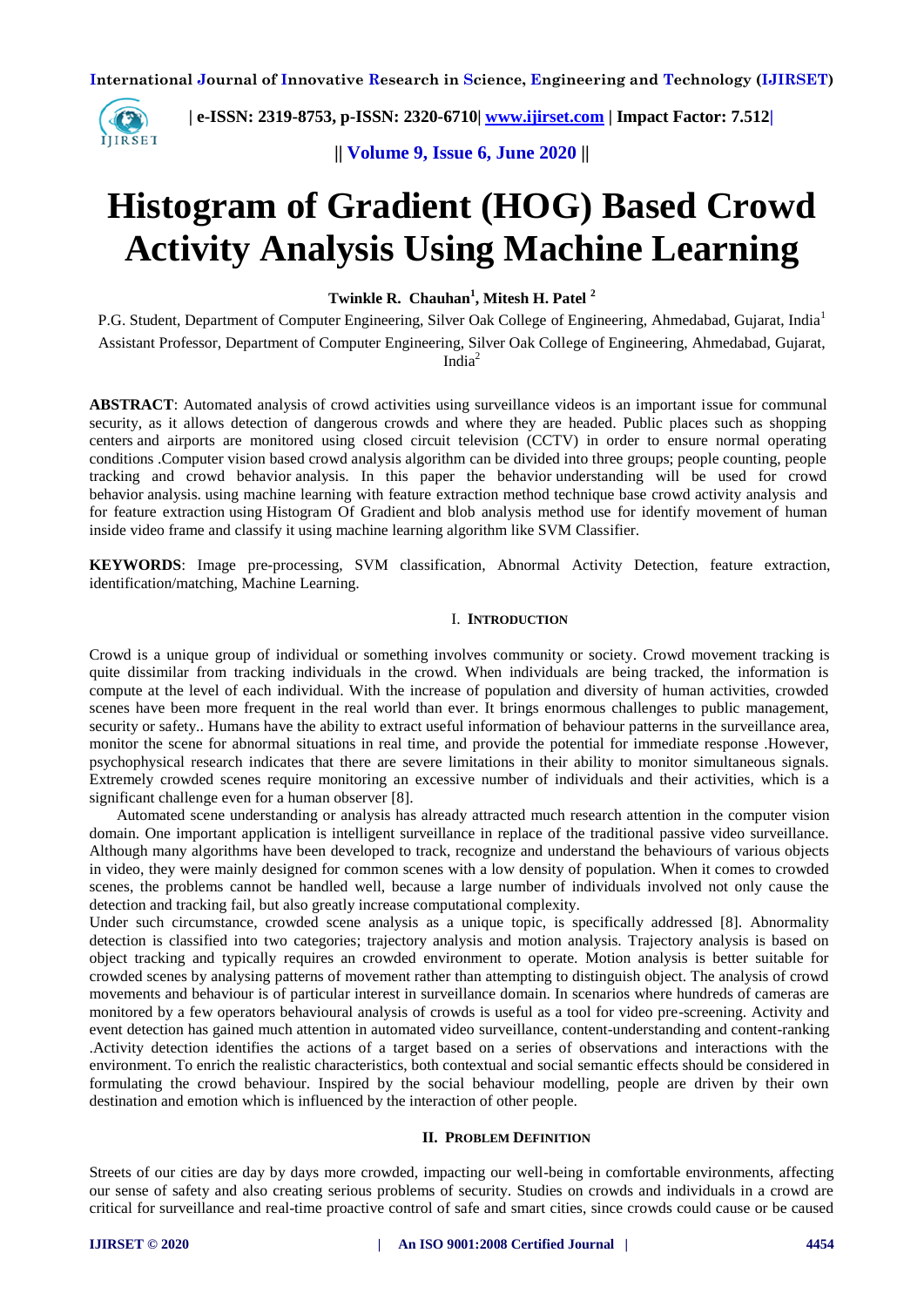**International Journal of Innovative Research in Science, Engineering and Technology (IJIRSET)**



# **| e-ISSN: 2319-8753, p-ISSN: 2320-6710| [www.ijirset.com](http://www.ijirset.com/) | Impact Factor: 7.512|**

### **|| Volume 9, Issue 6, June 2020 ||**

by violent events.

### **III. OBJECTIVE**

To Classify different types of Activities in videos with High Accuracy. This Paper covers the information regarding the nature of Human Behavior Detection using SVM classifier Technique and Noise reduction algorithm on the basis of histogram this can be detect. It reduce the noise and give better result of Detection of type of activity perfectly. That improves efficiency of activity detection .so major accidents can be prevented. In this paper it also covers all parameters regarding to the Video surveillance analysis techniques like efficiency, quality of picture, nice reduction, background process, foreground process.



4. Apply Foreground Detection And Background Subtraction for focusing on only Blob's Movement.

5. HOG: is a feature descriptor that is often used to extract features from image data.

6. Extract Features Shape and Histogram .

7. Apply Machine Learning with SVM: classify Activities (abnormal and type of activities like Hectic, Panic, Fight, Fall etc .

### **Feature Extraction**

Figure 2. Proposed Model

**Classify Activity** 

**Apply Foreground detection Background Subtraction** 

**Calculate HOG using Region** of Interest

> **Extract Feature** (Shape, Histogram)

**Apply Machine Learning** (SVM) Support Vector Machine

The support vector machines (SVM) are universal binary classifiers based on statistical and optimizing theories. The SVM is particularly attractive to biological analysis due to its ability to handle noise, large dataset and large input spaces and mapping of non-linear input data into a high dimensional feature space with minimum error on training set. During this binary classification process, it constructs a hyper plane in the feature space that separates optimally two different classes of feature vectors. These feature vectors are mapped into a feature space by using the kernel function.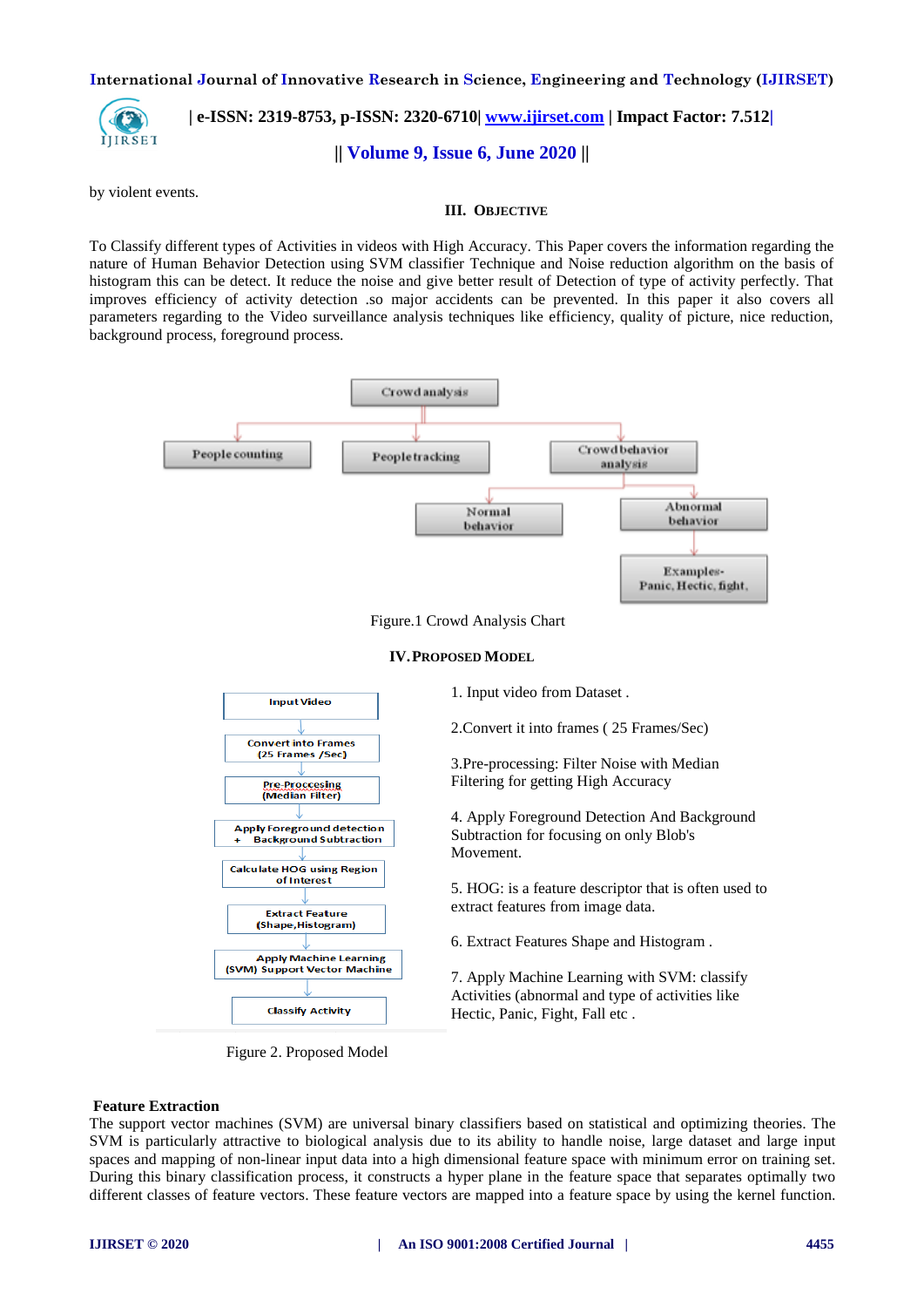**International Journal of Innovative Research in Science, Engineering and Technology (IJIRSET)**



# **| e-ISSN: 2319-8753, p-ISSN: 2320-6710| [www.ijirset.com](http://www.ijirset.com/) | Impact Factor: 7.512|**

### **|| Volume 9, Issue 6, June 2020 ||**

The hyper plane found by SVM is one that maximizes the separating margins between both binary classes.







Figure 3. Normal Activity Detection Figure 4. Abnormal Activity –Run Detection In above Figures 3 and 4 Normal and Abnormal Activities shown. DataSet: UMN ,Accuracy detected: 88.36



figure 5 shows 3D Histogram of Gradients as per activities detection in UMN dataset. Figure 6. Shows bit values in different scenes in video as per Proposed Model. The difference between data scenes is less as required. figure 7 shows bit values as per Base paper that is more compare to proposed model.